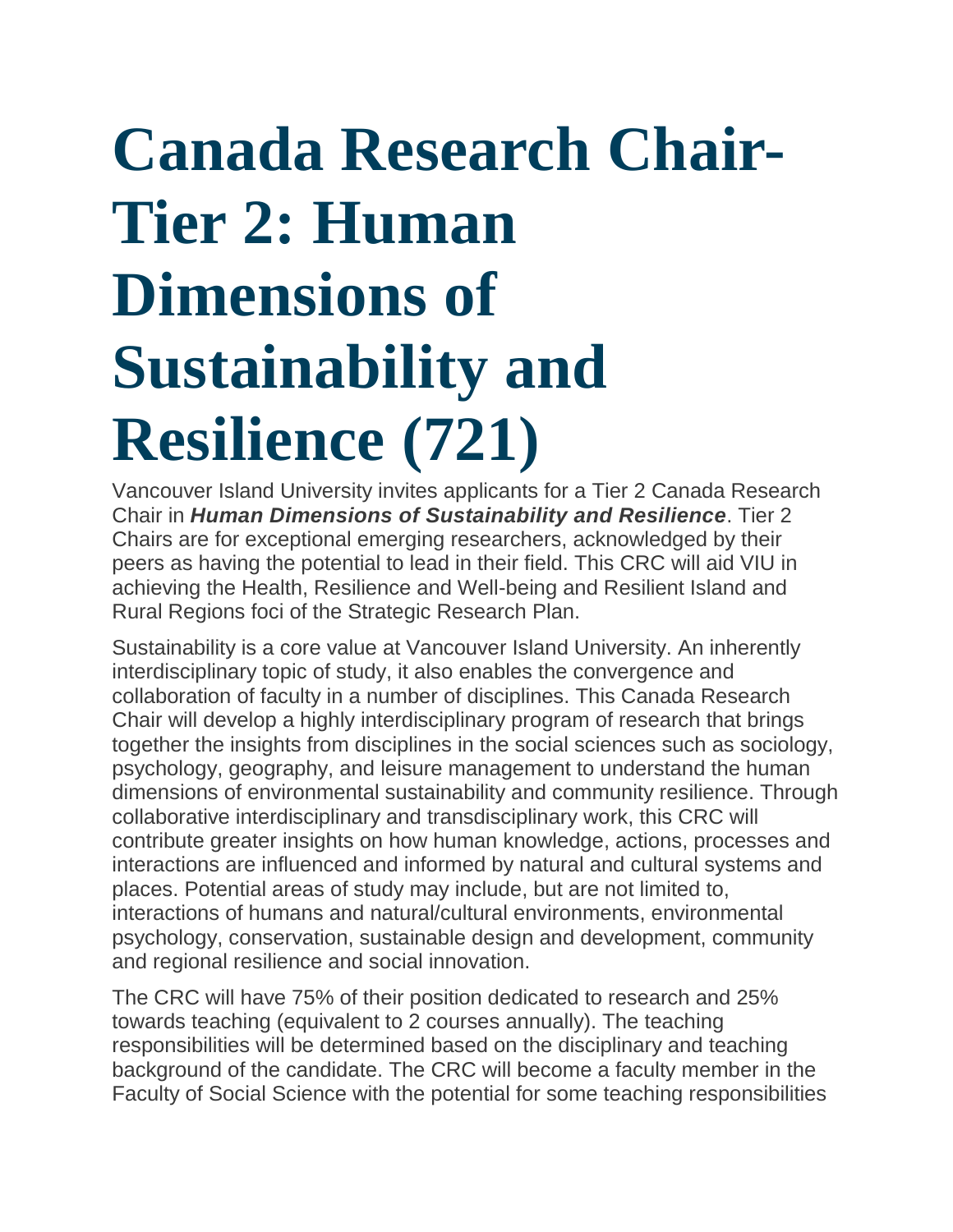in the Faculty of Management. The potential departmental home for the CRC may include either Psychology, Sociology, Geography. Canada Research Chairs are tenable for 5 years and renewable once, after which time, the CRC will become a full time faculty member. The CRC will be provided with an operating grant for their research program and may apply for Canada Foundation for Innovation (CFI) funding.

#### **Employment Group** VIUFA

**Position Number** 00207

**Division** Faculty of Social Sciences

**Department Psychology** 

**Campus** Nanaimo campus

#### **Appointment Type** regular full-time

# **FTE**

0.25 FTE Teaching; 0.75 FTE Research

**Appointment Start Date** 04/05/2020

**Posting Restrictions** Appointment subject to approval through the Canada Research Chair Secretariat, start date on or after May 4, 2020

## **Applicant Documents**

CV/Resume, Concept Paper, Cover Letter, Expected Contributions, Philosophy, Qualifications , CRC Self-Identification form

**Posted Date** 03/10/2019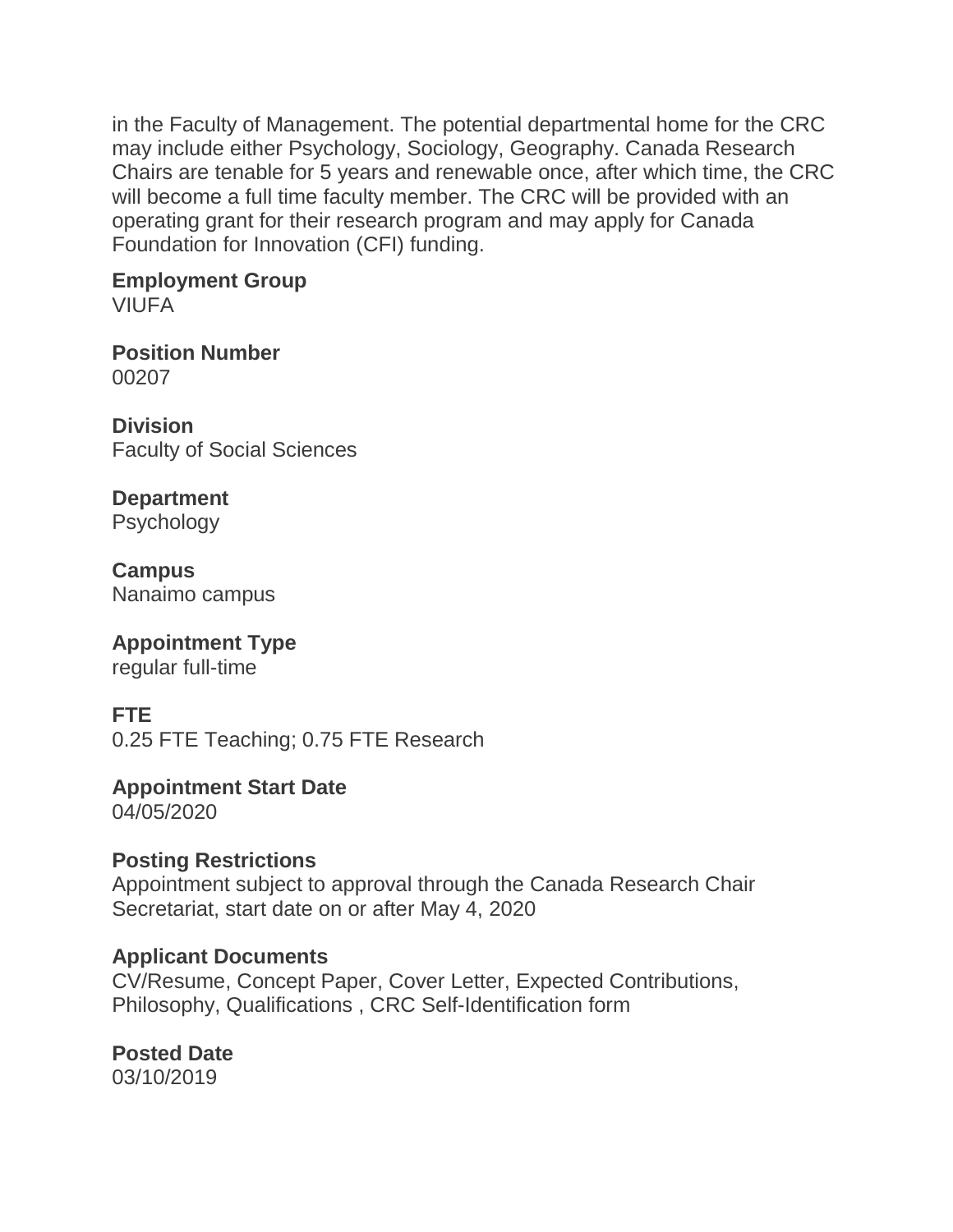**Closing Date** 06/11/2019

**Job Reference** 721

#### **Documents**

• [CRC Self-Identification form](https://careers.viu.ca/intranet/wd_portal.view_blob?p_web_site_id=100017&p_web_page_id=345917&p_type=JOBDOC&p_id=167483&p_show=N) (Word, 40.71kb)

#### **Duties:**

VIU's academic requirements include course delivery, research supervision and institutional service. Duties, responsibilities and expectations of the position will include, but not be limited to:

- Design and lead a highly interdisciplinary research program;
- Engage in innovative knowledge mobilization activities to share the results of the research program with a variety of audiences thereby ensuring its impact in society;
- Participate in the academic programs including the teaching of undergraduate or graduate courses and other educational and scholarly activity;
- Provide leadership for research and scholarly activity within the institution;
- Supervise and mentor graduate students in research activities for the Master of Community Planning, Master of GIS and Master of Arts in Sustainable Leisure Management.

## **Opportunities for collaboration:**

Vancouver Island University provides an environment for this CRC to thrive. This includes access to faculty in a variety of disciplines, centers and institutes that are highly engaged in research related to sustainability and resilience. Some of these include the Mount Arrowsmith Biosphere Region Research Institute (MABRRI), the World Leisure Centre of Excellence (WLCE) in Sustainability, the Environmental Psychology Research Lab, the Resilience Lab and ACER (Awareness of Climate Change through Education and Research). These Centers, Institutes and Labs engage in numerous projects and knowledge mobilization activities each year providing significant training opportunities for undergraduate and graduate students. The CRC will have access to graduate students in the Master of Community Planning, Master of GIS, and Master of Arts in Sustainable Leisure Management programs.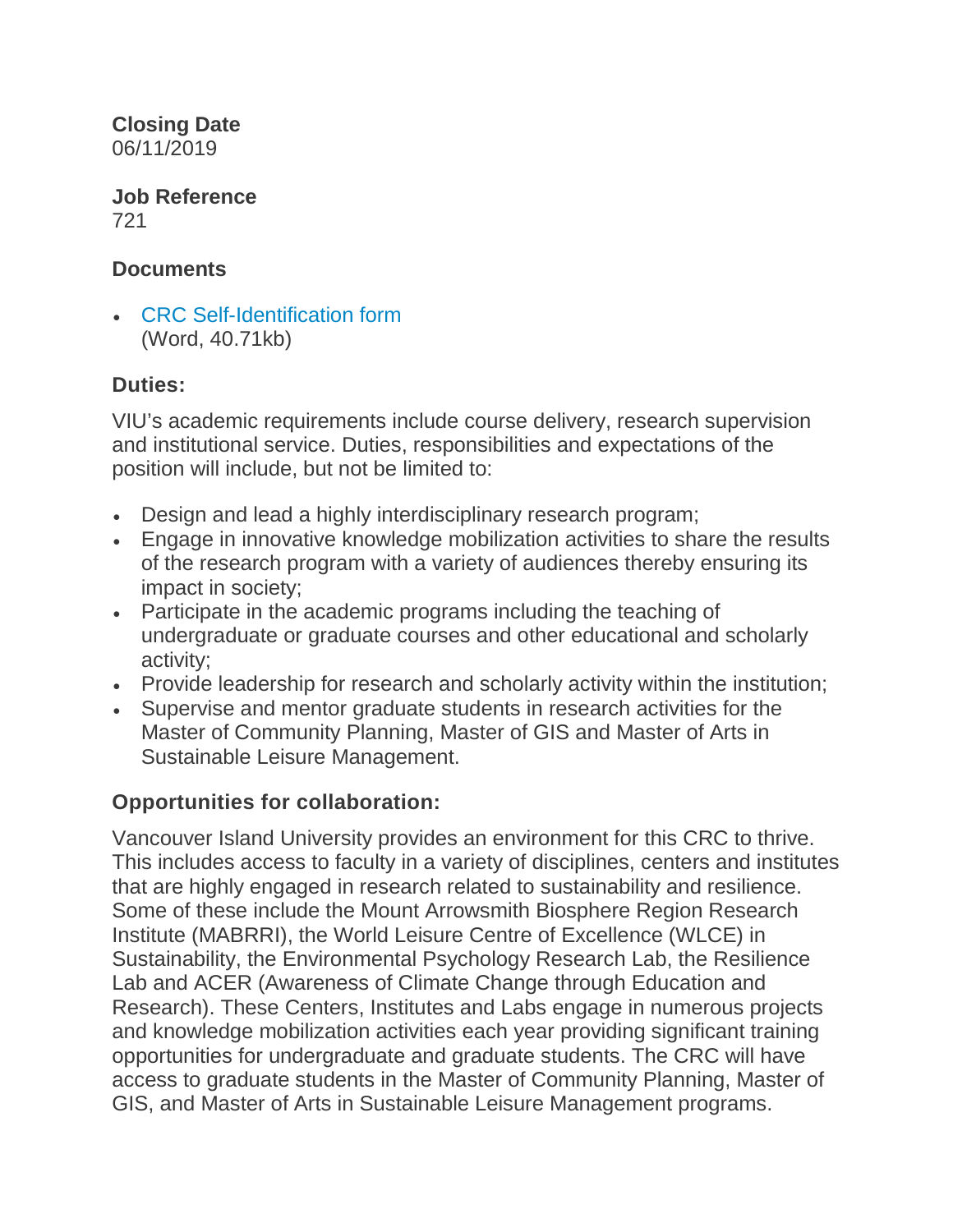Potential synergies exist with VIU's other CRC's and the BC Regional Innovation Chair in Tourism and Sustainable Rural Development.

## **Required Qualifications:**

The [Canada Research Chairs](http://www.chairs-chaires.gc.ca/program-programme/nomination-mise_en_candidature-eng.aspx) program expects Tier 2 nominees to be within 10 years of having received a Ph.D. (or the highest degree in their discipline); be excellent emerging researchers who have demonstrated particular research creativity; have demonstrated the potential to achieve international recognition in their fields in the next five to ten years; be proposing an original, innovative research program of high quality; and, as a chairholder, have the potential to attract excellent students and future researchers as well as research funding.

Applicants who are more than 10 years from having earned their highest degree (and where career breaks exist, such as maternity, parental, or extended sick leave, clinical training), may have their eligibility for a Tier 2 Chair assessed through [CRC's Tier 2 Justification](http://www.chairs-chaires.gc.ca/program-programme/nomination-mise_en_candidature-eng.aspx#s3) Process. Please contact [research@viu.ca;](mailto:research@viu.ca;) for more information. VIU recognizes the legitimate impact that leaves can have on a candidate's record of research achievement and will take leaves into careful consideration during the assessment process.

In addition to the CRC requirements, VIU is looking for demonstrated leadership skills in developing solid working relationships with communities locally, regionally, and provincially; research activities using innovative programs and research methods; research network development; demonstrated commitment to knowledge mobilization; demonstrated research ability with a potential for developing new areas of collaborative research; and experience in teaching and supervising students.

# **Preferred Qualifications:**

Previous successful teaching at the post-secondary level and supervision of graduate students.

For the complete nomination process and CRC eligibility requirements, applicants should review the CRC Website**.**

## **Please Submit:**

- Curriculum Vitae.
- Cover letter with a statement of the applicant's research highlights, an educational philosophy relating to the position, and the applicant's expected contribution to the University, Faculty and Department.